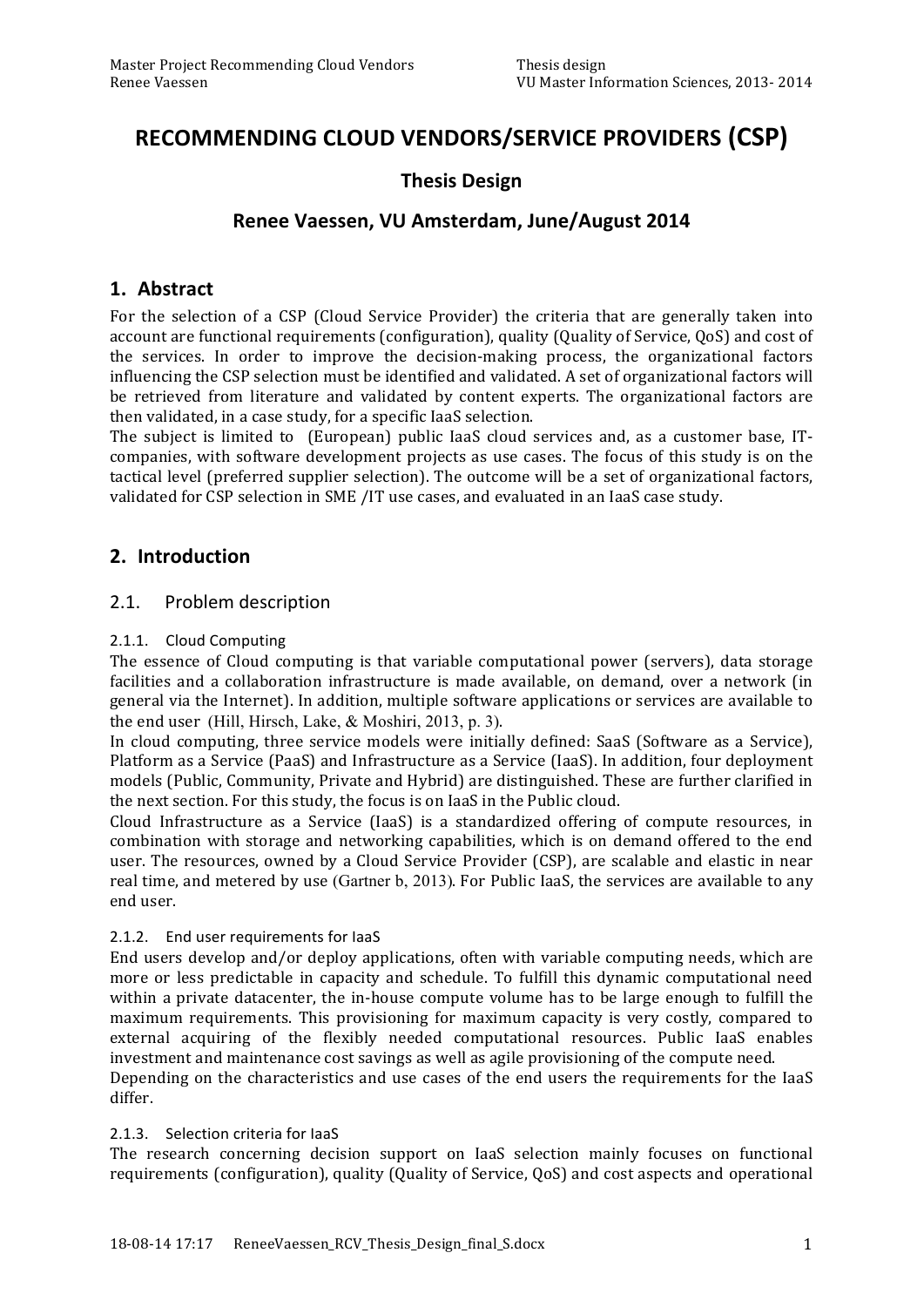Master Project Recommending Cloud Vendors Thesis design Renee'Vaessen VU'Master'Information'Sciences,'2013A'2014

service composition.

This also holds for commercial comparison programs. However, organizational and social factors like certification requirements, vendor lock-in and sustainability influences the end users choice for a CSP and its services. Some of these factors are yet to be included in the selection process.'

In order to improve the decision-making process, the organizational' factors' influencing' the' CSP' selection must be identified and validated. Depending on which factor, measuring its (aggregate) value will be possible. Alternatively, only a qualitative description can be given. Moreover, the end user characteristics and the use case impacts the relative importance of the organizational factors. Subsequently, these weighted organizational requirements for a specific end user and use case are then matched with offerings from CSPs

Organiza-QoS tional factors Functional Costs requirements

**Figure 1 selection criteria** 

### 2.2. Research Question

The main research question (RQ) is:

*RQ: How to evaluate organizational factors in the selection of a CSP* This RQ is divided into two sub questions:

- *RQ:A:\$What\$organizational\$factors\$are\$important\$when\$selecting\$a CSP?*
- $RQ-B$ : How does integration of these factors influence the outcome of a specific IaaS use case selection process?

The outcome should be a recognizable and validated set of organizational factors, with an evaluation of the integration of these factors for a specific case.

### 2.3. Research Relevance

In general, CSP recommendation methods or systems focus on the cost, the functional requirements and the QoS of the required configuration/service. However, in order to select a CSP and face the cloud computing challenges, organizational factors must be taken into account. A recognized and validated set of organizational factors is of great value in the selection process for CSPs.

As many research organizations (both non profit and business) study the cloud computing opportunities and challenges, the topic has an important social, business and academic relevance. The specific research subject of this thesis can be a small addition in this field.

### **3. Background**

### 3.1. Definition of Cloud Computing

The definition that is often cited is the NIST definition (NIST, 2011). In a concise form:

Cloud computing is a model for enabling convenient, on-demand network access to a shared pool of configurable computing resources (e.g., networks, servers, storage, applications, and services). These resources can be rapidly provisioned and released with minimal management effort or service provider interaction. This cloud model promotes availability and is composed of

five essential characteristics (On-demand self-service, Broad network access, Resource pooling, Rapid elasticity, Measured Service);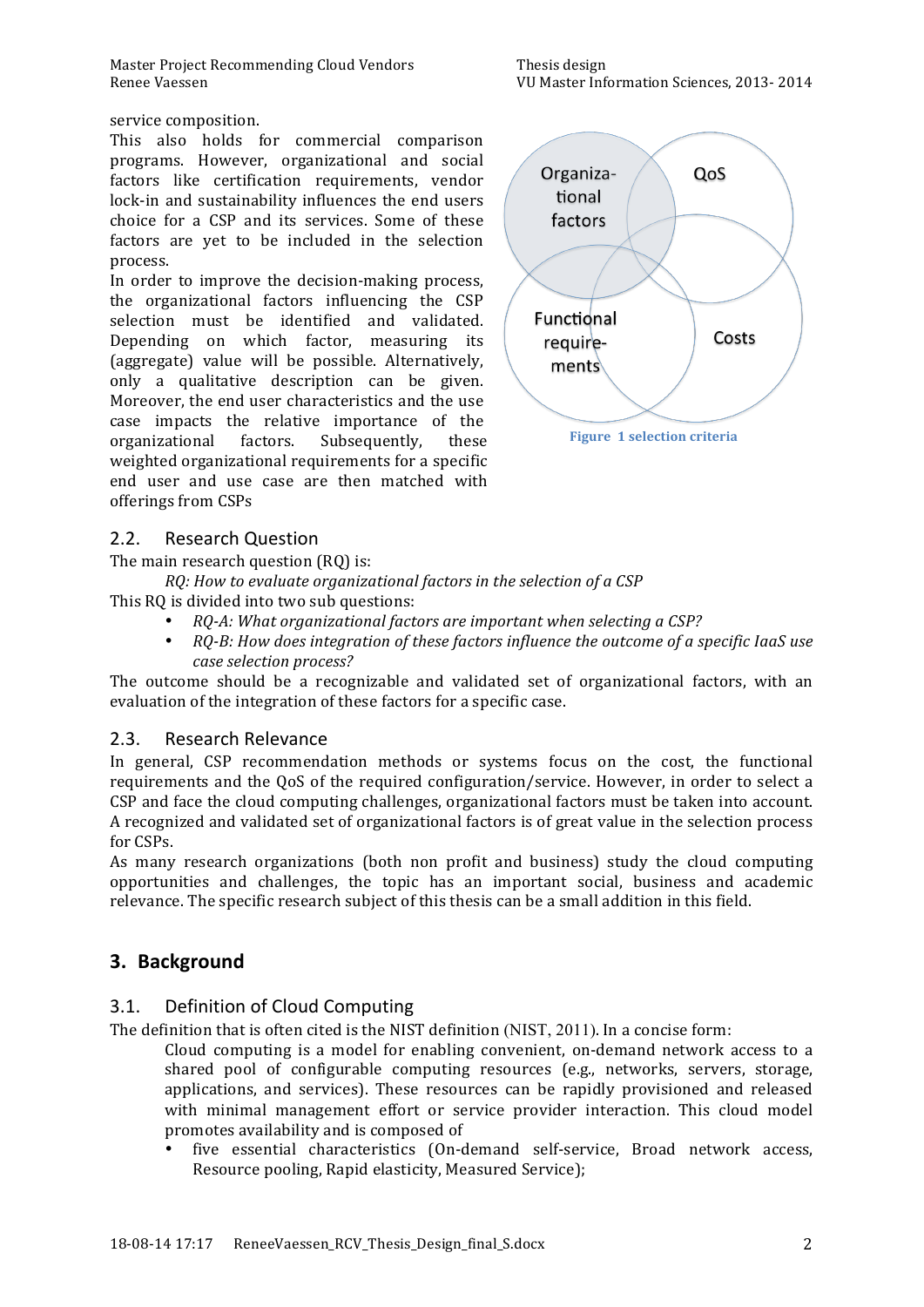- three service models (Software as a Service (SaaS), Platform as a Service (PaaS), Infrastructure as a Service (IaaS); and,
- four deployment models (Private cloud, Community cloud, Public cloud, Hybrid cloud).

The SaaS service model means that the end user deploys the provider's application, which runs on a cloud infrastructure. Following this, the application is accessed from a variety of client devices through either a thin client interface, such as a web browser (e.g., web-based email), or a program'interface.

For PaaS, the CSP provides programming languages, libraries, services, and tools.

This is in contrast with IaaS, which implies that the end user provisions processing, storage, networks, and other fundamental computing resources, and is able to deploy and run arbitrary software, e.g. operating systems and applications in the cloud.

In addition, services like XaaS (anything/everything as a service) and Virtual Desktops or Data Storage are mentioned as future or distinct services.

The key element of a public cloud is that the owner of the resources (the CSP) offers services to anyone who wants to make use of that service. This implicates additional security issues because of the multi-tenancy of the resources. For a private cloud, however, the resource owner is the end user of the service, and the services are hidden behind a firewall. A hybrid cloud is a mix of public and private cloud, in a non-specified configuration (Hill, Hirsch, Lake, & Moshiri, 2013, pp. 22, 27, 29). A community cloud is shared by and supports a specific group of organizations or individuals (a community) that have a mutual concern (e.g. compliance consideration for governmental use, (NIST, 2011).

### 3.2. Essence of Cloud computing

Two of the underlying technologies for cloud computing are grid-computing, which emerged in the 1990's, and hardware virtualization. For grid computing, a combination, or a grid, of computers from multiple sources is configured to execute a specific compute task. Middleware is used to divide and allocate workloads to the constituent computers. Nowadays with cloud computing, the 'grid' is accessed over the Internet. In virtualization, a so-called hypervisor intermediates' between' the physical hardware ('bare' metal') and the virtual machines (VMs, servers) that deliver the actual computational power/storage/memory capability

Cloud computing offers the opportunity to adjust the supply to the variable demand for computing resources (elasticity). Often, the comparison is made with the power grid, in that computing resources become a utility, for which the customers only pay for the amount of power they use (Databarracks, 2013)

From the point of view of the end user, two business characteristic are very different for cloud computing (Hill, Hirsch, Lake, & Moshiri, 2013, p. 13): business agility and transition from capital expenditure costs (CAPEX) to operational expenditure costs (OPEX). The added value of cloud computing depends on the nature of the end users business process; e.g. use cases with a volatile pattern of compute requirements will benefit more.

### 3.3. Cloud Service Providers (CSPs)

Cloud computing capabilities are offered by Cloud Service Providers (CSPs), thus providing the requested services to the end users and exploiting this business opportunity.

For SaaS, examples of large CSPs or Application Service Providers are Salesforce (CRM-system). SAP (ERP-system) and Google with its Google Apps (e.g. Google Mail, Google Docs and Google Drive).

For IaaS, the best-known worldwide operating CSPs originate from the United States: Amazon Web Services (AWS), Google Compute Engine, Microsoft Azure, Softlayer (with IBM) and HPCloud. They all have European datacenters, often in the UK.

Other large US IaaS providers with European data centers are GoGrid and Joyent (both have their EMEA HQs in Amsterdam). Rackspace, that differentiates with its 'fanatical support', even has a Dutch support office and website.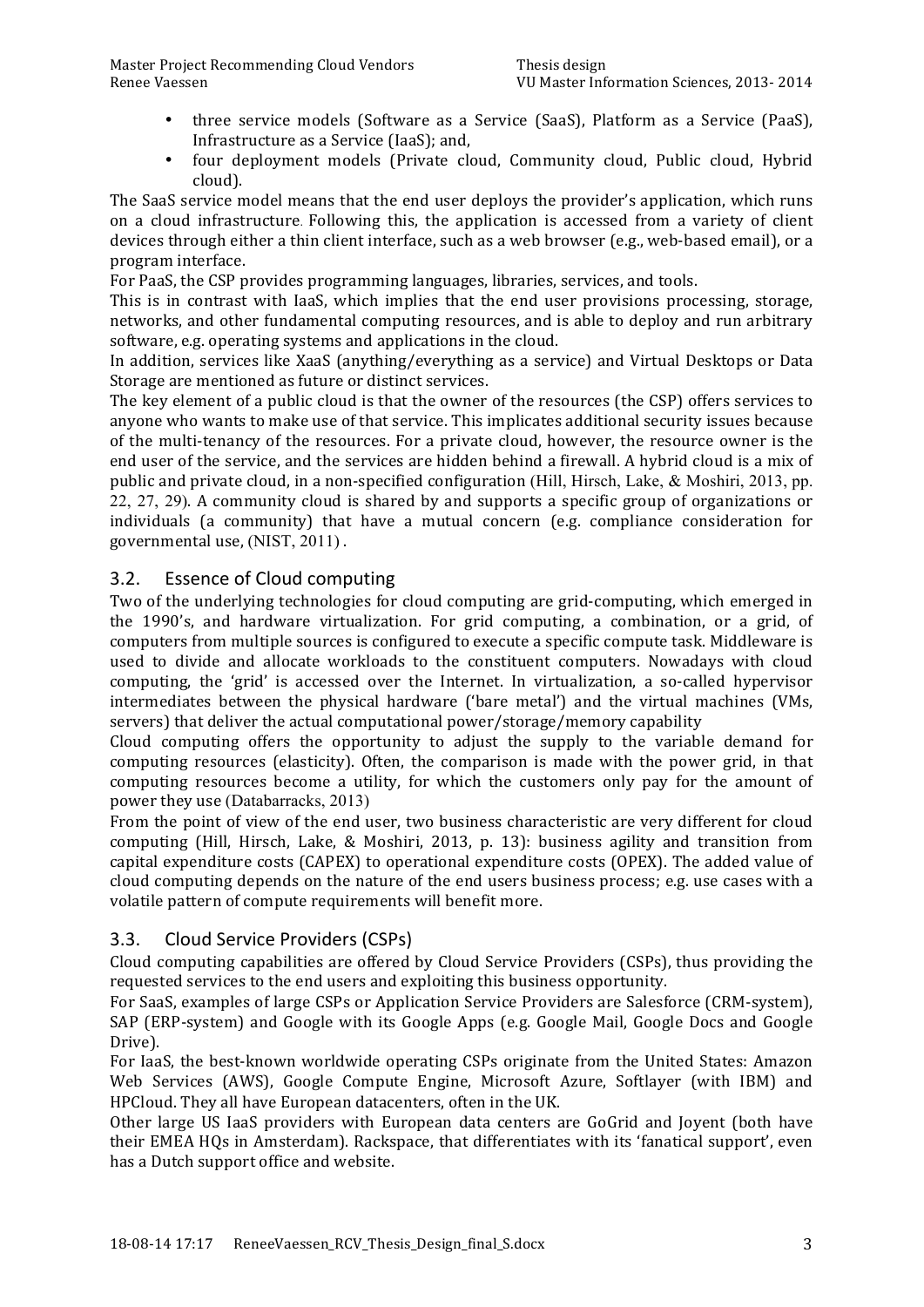In Europe as well as in the USA, many local providers are offering their IaaS services, often on a small and local scale.

# 3.4. Cloud+Brokers

Consultancy and system support for CSP selection is the specialty of cloud brokers. 'Cloud' Broker' has two meanings: first, a person or organization that acts as an intermediary, and second, a software application that facilitates the distribution of work between different clouds service providers. This second type of cloud broker is called a cloud agent.

The business model for cloud brokers (as human intermediaries) is still evolving. At its simplest, the end user hires a broker at the beginning of a project, to research the opportunities of cloud computing to support business goals and to analyze the services from different CSPs. A further role is that the cloud broker negotiates contracts with cloud providers on behalf of the customer. A broker system acts as a cloud aggregator when the end user is provided with application program interfaces (API) and user interfaces (UI), thus hiding complexity. This 'cloud portfolio' management' presents the end user a variety of cloud services seemingly purchased from a single CSP, which leads to the reduction of complexity for the end user (TechTarget, 2013).

### 3.5. IaaS use cases

The main use cases for IaaS are: (Gartner b, 2013) and (Hill, Hirsch, Lake, & Moshiri, 2013) and (Amazon, 2014)

- Application' development and testing, both for internal and external (commercial) use (e.g. IT-companies that offer their products as SaaS). The development projects can be locally organized or global collaborations.
- Production environments, both internal (backend) and customer-facing (front end) applications.
- Batch computing (e.g. big data, high-performance computing (HPC) or specific research functions
- Disaster recovery
- Start ups or short running projects: no up front investment required, easily scalable in case of success (and failure), e.g. campaigns and events.
- Web applications, with worldwide coverage.

The IaaS use cases include single-application workloads as well as combinations and varieties of workloads, even those supporting mission-critical workloads. IaaS is suitable for a wide range of application design patterns, including both "cloud-native" application architectures and enterprise application architectures. All use cases can have a local/regional character or can be on a global scale.

# **4. Current state of research and implementations**

### 4.1. General limitations to optimal decision making

Selecting the best CSP for a given end user-organization and use case is sometimes not feasible. This is because several difficulties constrain the selection of the best option.

First, the (environment of the) end user organization is a Complex Adaptive System (CAS), with three characteristics of its behavior: evolution, aggregate behavior and anticipation (Holland, 1992, p. 18). Because of the dynamic nature of the environment and the anticipative behavior of the end user, the resulting selection may not be optimal (Holland, 1992, p. 20).

Second, there may be a gap between the competency  $(C)$  of the decision maker/agent and the difficulty  $(D)$  of the selection process, creating uncertainty (Heiner, 1983, p. 563). He states

.... that when genuine uncertainty exists, allowing greater flexibility to react to more information or administer a more complex repertoire of actions will not necessarily enhance an agent's performance.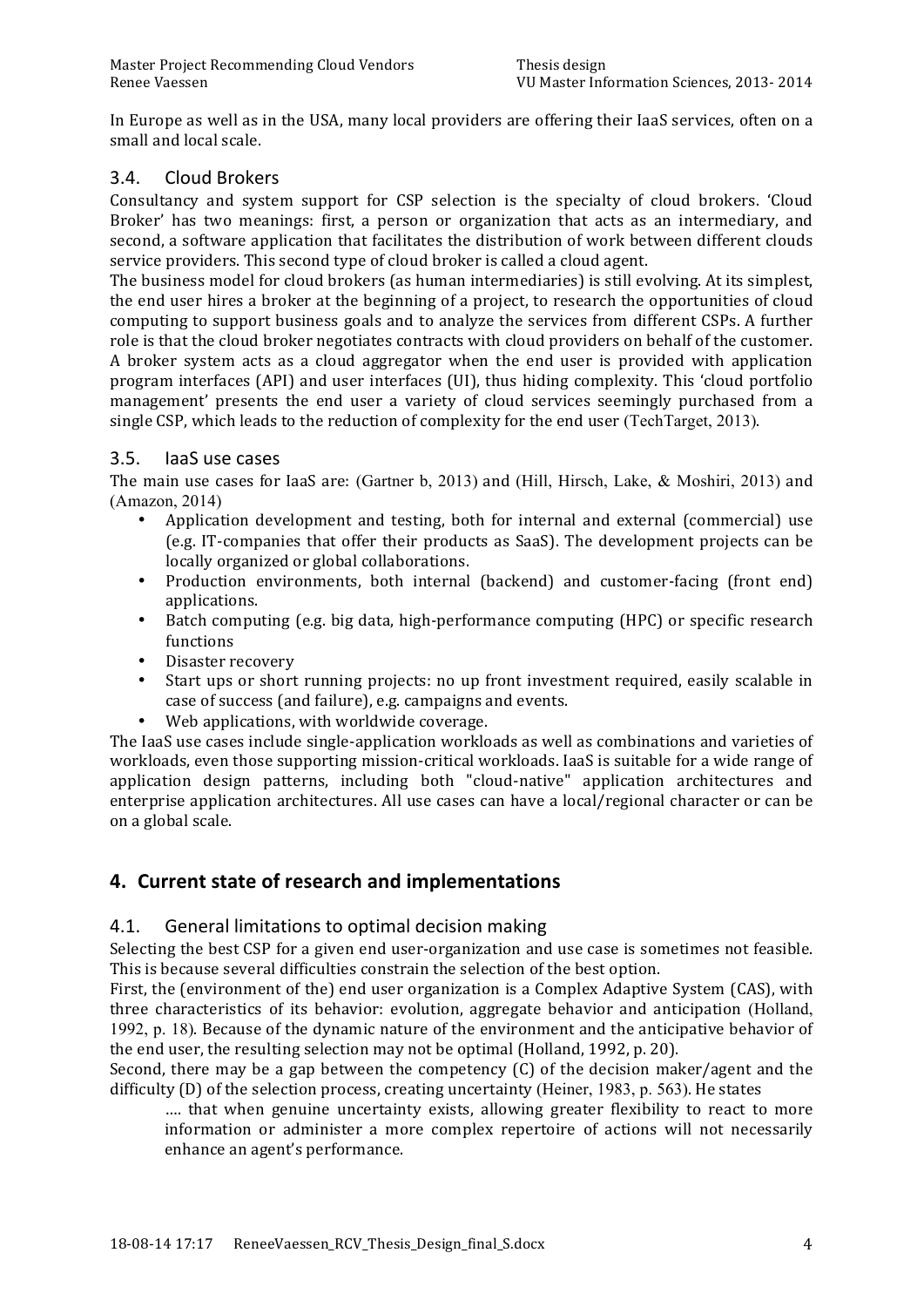Heiner's research implicates that an optimal, rational solution for a CSP selection problem may not be feasible, as both exhaustingly analyzing the alternatives as well as making the selection process more complex might have counterproductive effects.

However, it is important to consider organizational and social factors when selecting a CSP. In the 1980's, IBM was often mentioned in a quote, in the selection process of buying hardware: "Nobody ever got fired for buying IBM". This is sometimes paraphrased as "Nobody ever got fired for buying AWS", implicating an additional social factor in the CSP selection process, that is the position of the decision maker.

# 4.2. Academic research and (governmental) research organizations

In general, the focus of academic research on Decision Support Methods is not on the organizational factors. Several studies on QoS attributes for the individual services have been executed, including a systematic literature review (Jula, Sundararajan,  $&$  Othman, 2014). Of these studies, the research on MCDM (multi criteria decision making) as described in (Rehman, Hussain, & Hussain, 2011), and the agent based Cloudle research (Sim, 2012) also focuses on OoS in selecting individual services. The research of (Omerovic, Muntes-Mulero, Matthews, & Gunka, 2013) into risk assessment, quality and cost prediction is closer to the topic at hand.

The IEEE (Institute of Electrical and Electronics' Engineers) has a Community for Cloud Computing and Big Data and organizes international conferences on Cloud computing. (IEEE, 2014). The research presented at these conferences is generally on technical topics.

The EU initiates many research programs, in collaboration with academic and business partners. Examples with regard to this research are:

- The European Cloud Computing Strategy (part of the Digital Agenda, (EC Digital Agenda for Europe, 2014)) is of great importance, but has a different focus (i.e. technical standardization and governance/privacy)
- The MODAClouds project, on decision support systems for cloud services selection (MODAClouds, 2014)
- ETSI, the European Telecommunications Standards Institute is officially recognized by the European' Union as a European Standards Organization. One of its projects is the ETSI Cloud Standards Coordination initiative, which describes the Acquisition of Cloud Service phase in its report (ETSI, 2013, p. 14).

The Cloud Services Measurement Initiative Consortium (CSMIC), an international private public partnership, is developing a Service Measurement Index. This is a set of business-relevant Key Performance Indicators (KPIs) that provide a standardized method for measuring and comparing a business services (CSMIC, 2014).

The US National Institute of Standards and Technology (NIST) develops security recommendations and guidelines for cloud computing, for use by USA's Federal agencies. They can be used by nongovernmental organizations on a voluntary basis (NIST, 2014).

### 4.3. Business (profit) research organizations

The main business research organization with a European focus is Gartner. Its Magic Quadrant' publications for IaaS and European managed hosting are often quoted and are significant for the organizational factors and evaluation of the CSPs (Gartner b, 2013; Gartner a, 2013)

The broker company RightScale (RightScale, 2014, pp. 11, 13) supports Cloud Portfolio Management for their customers, to accelerate their delivery of applications while optimizing the customers cloud usage to reduce risk and costs. In their annual survey, several organizational factors are mentioned, e.g. cloud maturity of the end user organization.

### 4.4. CSP selection applications

In the UK, the Government provides a website, Cloudstore (G-Cloud a, no year) that gives an overview of cloud providers that are 'approved by HM government'. This online marketplace allows end users in public sector organizations to buy off the shelf cloud-based services on a pay as you go basis, via the G-Cloud framework. It covers infrastructure, platform, software and support services, e.g. a 'Buyers Guide' ( (G-Cloud b, 2014).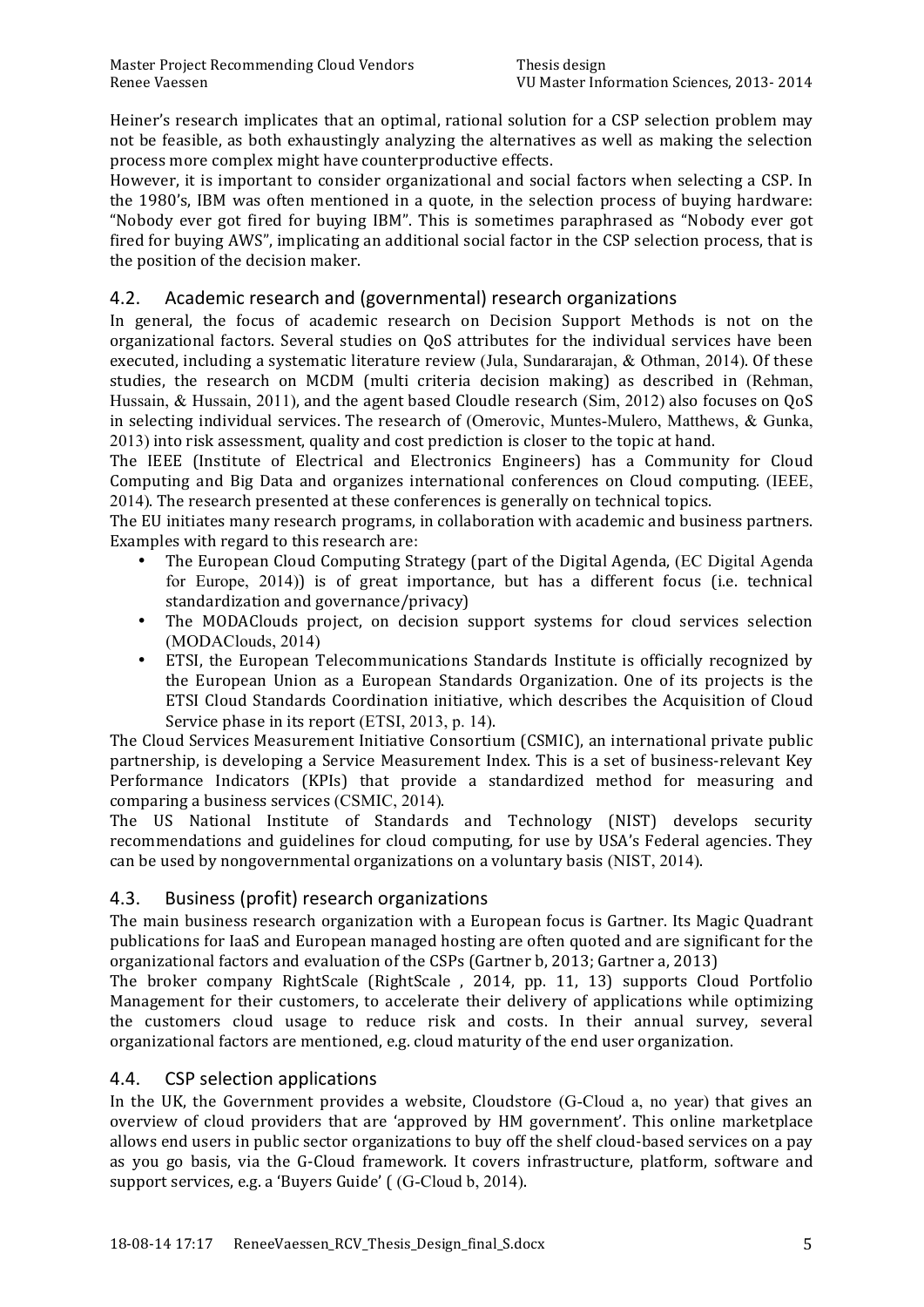Furthermore, the PlanForCloud application (RightScale PlanForCloud, 2014) from RightScale enables modeling of the cloud deployment configuration, including usage scenarios that incorporate growth, seasonality and other variability in the consumption of cloud resources. A simulation of deployments can be run; resulting in a detailed 3-year forecast cost report.

Two others systems are Cloudyn and Cloudability. Cloudyn is a support system for AWS and Google cloud, improving and customizing cloud use (Cloudyn, 2014); Cloudability supports cost management for end users, at the operational level, by providing billing data from multiple CSPs (e.g. AWS, HPCloud and Rackspace) (Cloudability, 2014).

# **5. Research\*Design**

# 5.1. Focus and limitation of RQ

### 5.1.1. Strategic and tactical selection of a CSP

The selection of a CSP takes place on three business decision levels (strategic, tactic and operational). On the strategic level, the overall direction for the future of the client's organization is decided on, internally and especially with regard to its competitive environment (Wikipedia, 2014). For the tactical level decisions are made to meet the strategic objectives with the available resources (Gorry  $&$  Scott Morton, 1971, pp. 50-51). Operational decisions concern the execution of tasks and deployments; they are based on set rules, within fixed, measurable boundaries.

In the strategic and tactical selection of a CSP, the objectives and policies of the end userorganizations are taken into account, including the plans and allocated resources to achieve the objectives. On these levels, the emphasis will lie on selecting the Service Provider, as an organization. For the operational level (both design/build and run time choices for deployment), the focus is on selecting specific services from a CSP.

The delineation of this study is on the tactical level (preferred supplier selection). The underlying assumption is that the operational decision-making is based on the functional requirements, the OoS and the costs, within a set of suppliers that meet the organizational requirements. Differences in organizational characteristics of a CSP are therefore more important at the strategic and tactical decision level.

### 5.1.2. Limitation to public laaS, software development and SMEs

The study is limited to (European) public IaaS cloud services and, as a customer base, ITcompanies, with software development projects as use cases. The focus will be on small and medium-sized enterprises (SMEs, with a limited number of employees and turnover/balance sheet total (EU European Commission, 2014)).

This limitation to Public IaaS and SME IT companies has three advantages to reduce complexity: the use cases are relatively simple and isolated, the IT companies have an understanding of the matter, and the business functionality match that is part of PaaS and SaaS is omitted.

### 5.1.3. Research approach and limitation

In order to support the decision-making process on the tactical level, a set of factors is identified that influence the decision to select a (shortlist of) laaS Cloud Service Provider(s) and their services. The first step is to derive the factors, from literature study and initial interviews. A second step is to aggregate these factors into a limited number of classes. Interviewing stakeholders'from'both'academic'and'business'background'then'validates'this'model.

The third step is to apply these factors to a specific IaaS use case and their added value for the CSP selection is evaluated.

In order to support a Decision Support Method (DSM) or Decision Support System (DSS), additional research is necessary. Three essential requirements are that (1) an individual end user's hould'be able to indicate the relative importance of a factor for the use case(s) at hand, and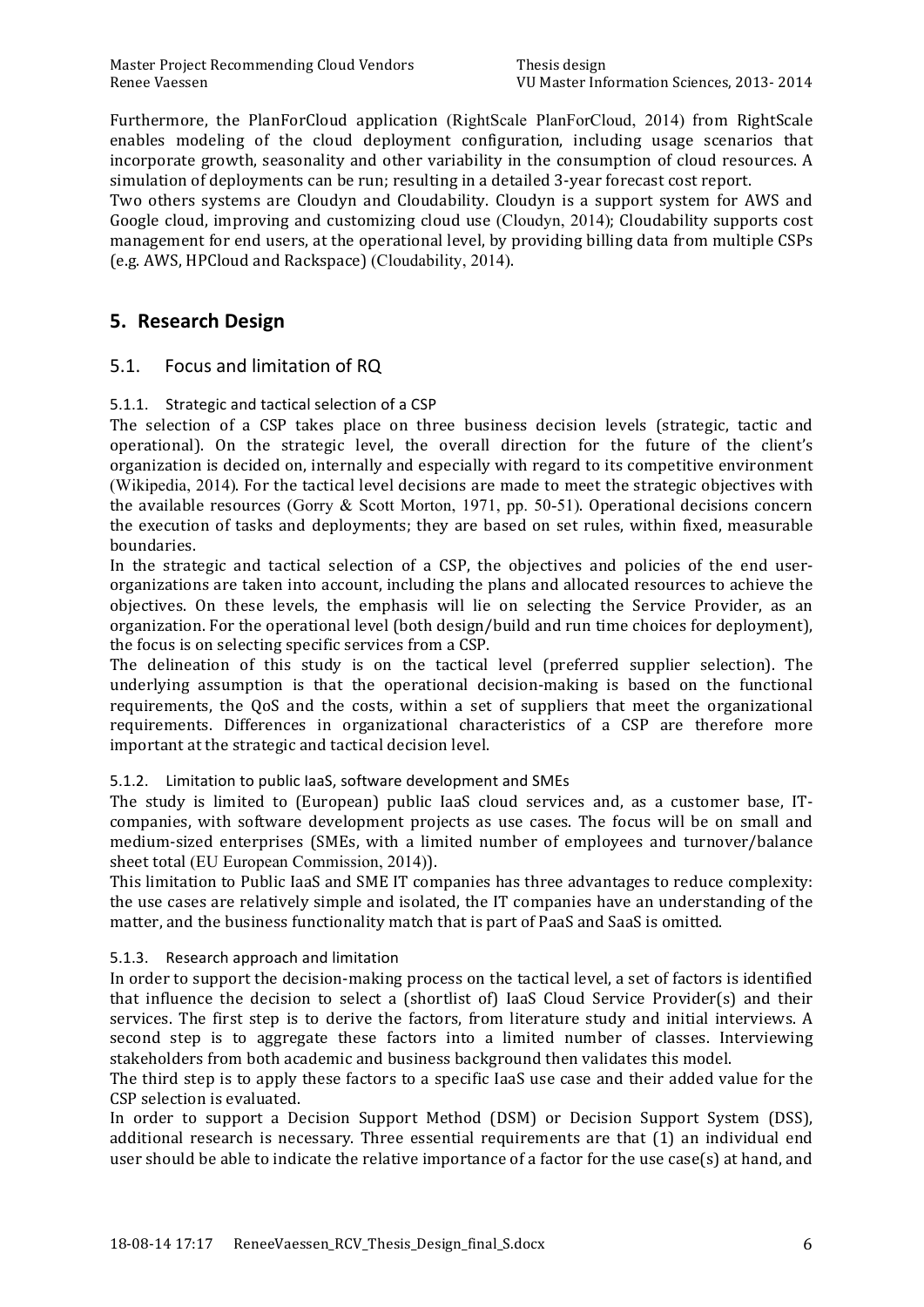$(2)$  a measurement method for scoring on the factors is needed, and  $(3)$  the CSPs scoring on these factors is available.

Developing a scoring/measuring method for the organizational factors is out of the scope of this research, as well as evaluating the CSPs and their offerings along these factors.

For future research, the integration of the organizational factors could be extended to the selection of other cloud services (e.g. Software as a Service, SaaS) and a different customer base.

### 5.2. Research design

The research method is a combination of structured literature research (SLR) and interviews with experts in the field and stakeholders from academic and business background. This approach follows the general guidelines of the grounded theory study (Robson, 2011, pp. 79, 146-151). The resulting model is then validated and improved.

Research activities (partly parallel executed):

- Exploration of cloud computing: background, challenges and opportunities, focused on IaaS and SME
- Analysis of available CSP selection methods and implementations: investigate currently available cloud-recommendation models on use of organizational and social factors;
- Inventory of organizational factors: The factors influencing CSP selection are derived from structured literature research (SLR) and initial interviews with the thesis supervisors and one or two content experts.
	- 1. Reduce the long list of factors into a shortlist, by selecting the most important/most mentioned factors and aggregate the organizational factors into a draft set, with descriptions
	- 2. Evaluate (includes feedback) and improve the framework:
		- a. Evaluation of the set is executed by means of semi-structured interviews. The interviews will in general be one to one, partly face-to-face, partly via on line connection due to the place of residences of the interviewees. Part of the questions will be of a quantitative nature (scoring on a Likert scale).
		- b. Improvement of the set, in collaboration with the thesis supervisors.
	- 3. Finalize aggregate and description
- Apply these factors in a case study of a specific laaS use case
	- Analysis of one IaaS selection process, as to how organizational factors are taken into account
- Write thesis: general parts of the thesis will be written in parallel to the other activities. After evaluation of these parts, they can be improved to the final version.

As a last step, the thesis must be evaluated and graded.

The planning is depicted in table 1.

### 5.3. Sources

The field of cloud computing is evolving very quickly, business and technology driven. This calls for the use of other than academic sources (e.g. IEEE), such as profit research organizations (e.g. Gartner), public private partnership research organizations (EU-projects), standardization organizations (NIST, ETSI) and commercial sources, such as YouTube presentations from Google and a cost calculator from RightScale (RightScale PlanForCloud, 2014). For the structured literature review (SLR), Google Scholar, the search function of VU University Library and Google search (non academic sources) are used. In general, the time frame for the search inquiries is from 2010 to this date. In addition, if possible, some Dutch seminars or conferences are visited.

The thesis supervisor acts as an intermediary for the content experts and interviewees; in turn, these' contacts' can' propose' additional' contacts' and'interviewees.'These' contacts' are'from' the' Netherlands, Italy and Spain and work in business or international research.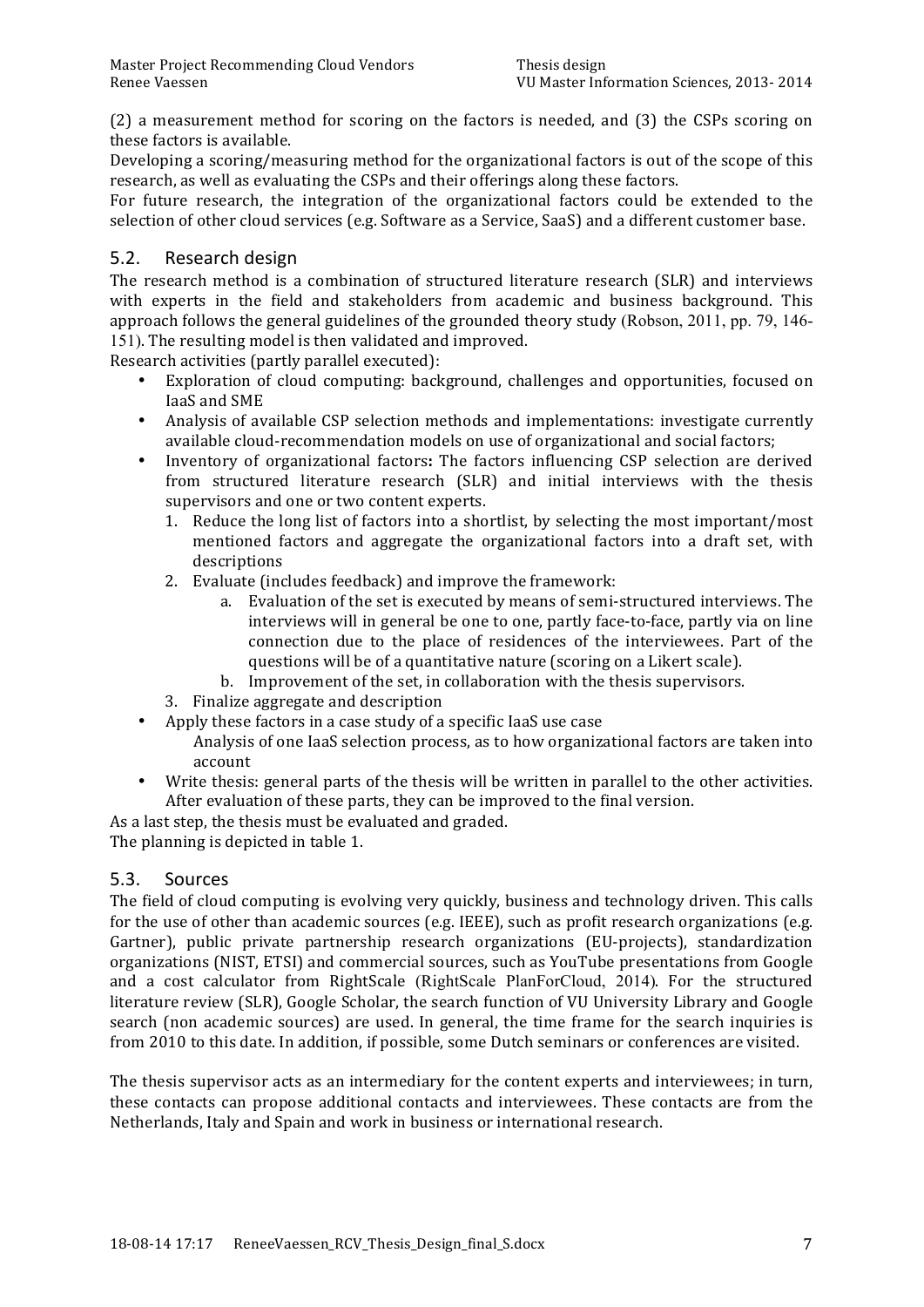### 5.4. Planning

| <b>Activity</b>                                                  | <b>Start date</b>             | <b>End date</b>                                            | <b>Involved actors</b>                                                   | <b>Remarks</b>                                                                      |
|------------------------------------------------------------------|-------------------------------|------------------------------------------------------------|--------------------------------------------------------------------------|-------------------------------------------------------------------------------------|
| <b>THESIS DESIGN</b>                                             |                               |                                                            |                                                                          |                                                                                     |
| Thesis design                                                    | January 2014                  | June 15, 2014                                              | D. Tamburri (VU)<br>H. Fernandez<br>(VU/ElasticBox Inc)                  |                                                                                     |
| Presentation of thesis<br>design                                 |                               | July 11th                                                  | D. Tamburri,                                                             | Alternatives?                                                                       |
| Evaluation and grading of<br>thesis design                       | July 1                        | August 8                                                   | 2 <sup>nd</sup> reader D. Tamburri,<br>Supervisor P. Lago                | ASAP after writing                                                                  |
| <b>THESIS</b>                                                    |                               |                                                            |                                                                          |                                                                                     |
| Cloud computing<br>theoretical basis                             | January 2014                  | June 15, 2014                                              | Supervisor / 2 <sup>nd</sup> reader<br>D. Tamburri,<br>H. Fernandez      |                                                                                     |
| Analysis of CSP selection<br>methods (SLR)                       | April 2014                    | June 15, 2014                                              |                                                                          |                                                                                     |
| Inventory of organizational<br>factors (SLR)                     | May 2014                      | June 29, 2014                                              |                                                                          |                                                                                     |
| Model org. factors into<br>aggregate set, draft                  | June 16, 2014                 | July 4 <sup>th</sup> 2014                                  | D. Tamburri,<br>H. Fernandez<br>Content experts                          |                                                                                     |
| Prepare interviews<br>(content and selection of<br>interviewees) | June 30, 2014                 | July 13                                                    | D. Tamburri<br>H. Fernandez<br>Content experts?                          |                                                                                     |
| Evaluation of draft<br>aggregate set in interviews               | July 7                        | July 20                                                    | Interviewees                                                             |                                                                                     |
| Finalize organizational<br>factors and clusters                  | July 21                       | August 1                                                   | D. Tamburri<br>H. Fernandez<br>Content experts                           |                                                                                     |
| Select case to apply<br>organizational factors and<br>clusters   | July 1                        | July 13                                                    | D. Tamburri?<br>H. Fernandez?<br>Albert Mahler, Convenience<br>ICT       |                                                                                     |
| Analyze and evaluate case                                        |                               | August 1                                                   | Albert Mahler,<br>Case owner                                             |                                                                                     |
| Finalize results of research<br>questions                        |                               | August 15                                                  | D. Tamburri<br>P. Lago<br><b>Albert Mahler</b>                           |                                                                                     |
| Write thesis                                                     | June 15, 2014                 | August 17                                                  |                                                                          |                                                                                     |
| Evaluate concept parts of<br>thesis                              | August 1                      | August 18                                                  | D. Tamburri<br>P. Lago?<br>Content expert?                               |                                                                                     |
| Presentation of thesis<br>results                                |                               | August 1                                                   | 2 <sup>nd</sup> reader P. Lago                                           |                                                                                     |
| Evaluation and grading of<br>thesis                              | August 18<br><b>SEPTEMBER</b> | August 22<br>$(\rightarrow$ August 29)<br><b>SEPTEMBER</b> | Supervisor P. Lago<br>H. Fernandez<br>2 <sup>nd</sup> reader D. Tamburri | Final grade has to be<br>at FEW OWB at end<br>of August, latest<br>Monday August 25 |

Concerns: Availability of supervisor (partially not in Amsterdam) and 2<sup>nd</sup> reader Holidays of supervisor, 2<sup>nd</sup> reader and some content experts and interviewees **Table 1: planning of thesis**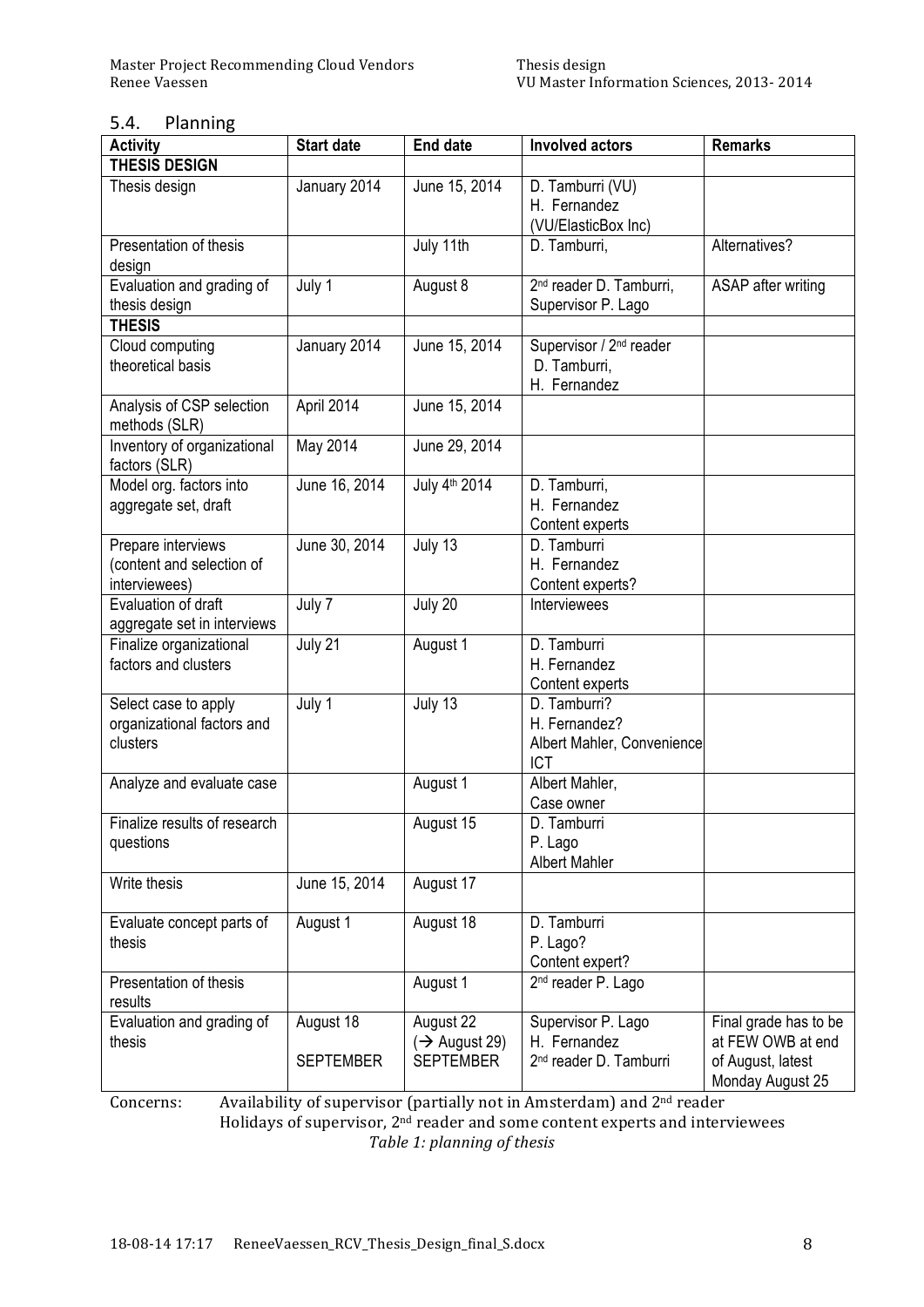# **6. References**

Amazon. (2014). Amazon Web Services. Retrieved June 29, 2014, from All AWS Case Studies: http://aws.amazon.com/solutions/case-studies/all/

Cloudability. (2014). Cloudability: Cloud Spending: Under Control. Retrieved June 29, 2014, from Cloudability: Cloud Cost Management Made Easy: https://cloudability.com/

Cloudyn. (2014). Multi cloud optimization: AWS and Google Cloud Services. Retrieved June 29, 2014, from http://www.cloudyn.com/

CSMIC. (2014). *Service Measurement Index Framework Version 2.0.* CSMIC.

Databarracks. (2013). Changes to computer thinking - Stephen Fry explains cloud computing. Retrieved June 29, 2014, from You Tube: https://www.youtube.com/watch?v=J9LK6EtxzgM

*EC Digital Agenda for Europe.* (2014). Retrieved 2014 June 02 from European Commission, Digital Agenda for Europe, a EUROPE 2020 initiative: http://ec.europa.eu/digital-agenda/

ETSI. (2013). *Cloud Standards Coordination Final Report.* Cloud Standards Coordination initiative. ETSI.

EU European Commission. (2014). What is an SME? Retrieved June 29, 2014, from EC Enterprise and Industry: http://ec.europa.eu/enterprise/policies/sme/facts-figures-analysis/sme-definition/index\_en.htm

G-Cloud a. (no year). *Home Page | Cloud Store | Gov.UK*. Retrieved June 02, 2014, from Cloudstore: http://govstore.service.gov.uk/cloudstore/

G-Cloud b. (2014, 01 16). *Cloudstore Buyers Guide*. Retrieved June 02, 2014, from https://www.gov.uk/government/publications/cloudstore-buyers-guide

Gartner a. (2013). Magic Quadrant for European Managed Hosting. (T. Haynes, G. Petri, D. Toombs, B. Gill, & L. Leong, Eds.) USA: Gartner.

Gartner b. (2013). Magic Quadrant for cloud Infrastructure as a Service. (L. Leong, D. Toombs, B. Gill, G. Petri, & T. Haynes, Eds.) USA: Gartner.

Gorry, G. A., & Scott Morton, M. S. (1971). A framework for management information systems. Sloan Management Review, 13, 21-36.

Heiner, R. A. (1983). The Origin of Predictable Behavior. *The American Economic review* , 73<sup>(4)</sup>, 560-595.

Hill, R., Hirsch, L., Lake, P., & Moshiri, S. (2013). Guide to Cloud Computing; Priciples and Practice. London: Springer.

Holland, J. H. (1992). Complex Adaptive Systems. *Daedalus, vol 121, no 1, A new Era in Computation (winter 1992)*, 17-30.

IEEE. (2014). *IEEE Cloud Computing: conferences.* Retrieved 2014, June 02 from IEEE Cloud Computing: http://cloudcomputing.ieee.org/'

Jula, A., Sundararajan, E., & Othman, Z. (2014). Cloud computing service composition: a systematic literature review. *Expert Systems with Applications* , 41, 3809-3824.

MODAClouds.'(2014).'*MOdel:Driven\$Approach\$for\$design\$and\$execution\$of\$applications\$on\$multiple\$Clouds*.'Retrieved' June 02, 2014, from MODAClouds: http://www.modaclouds.eu/

NIST. (2011). The NIST Definition of Cloud Computing. National Institute of Standards and Technology. National Institute of Standards and Technology.

*NIST.* (2014). *NIST Home* > *ITL* > *Cloud Computing, NIST Cloud Computing Program.* (N. I. Technology, Producer) Retrieved 2014, May 21 from NIST Information Technology Laboratory: http://www.nist.gov/itl/cloud/

Omerovic, A., Muntes-Mulero, V., Matthews, P., & Gunka, A. (2013). Towards a method for Decision Support in Multicloud Environments. *Cloud Computing 2013: the Fourth International Conference on Cloud Computing, GRIDs and Virtualization*, (pp. 162-168).